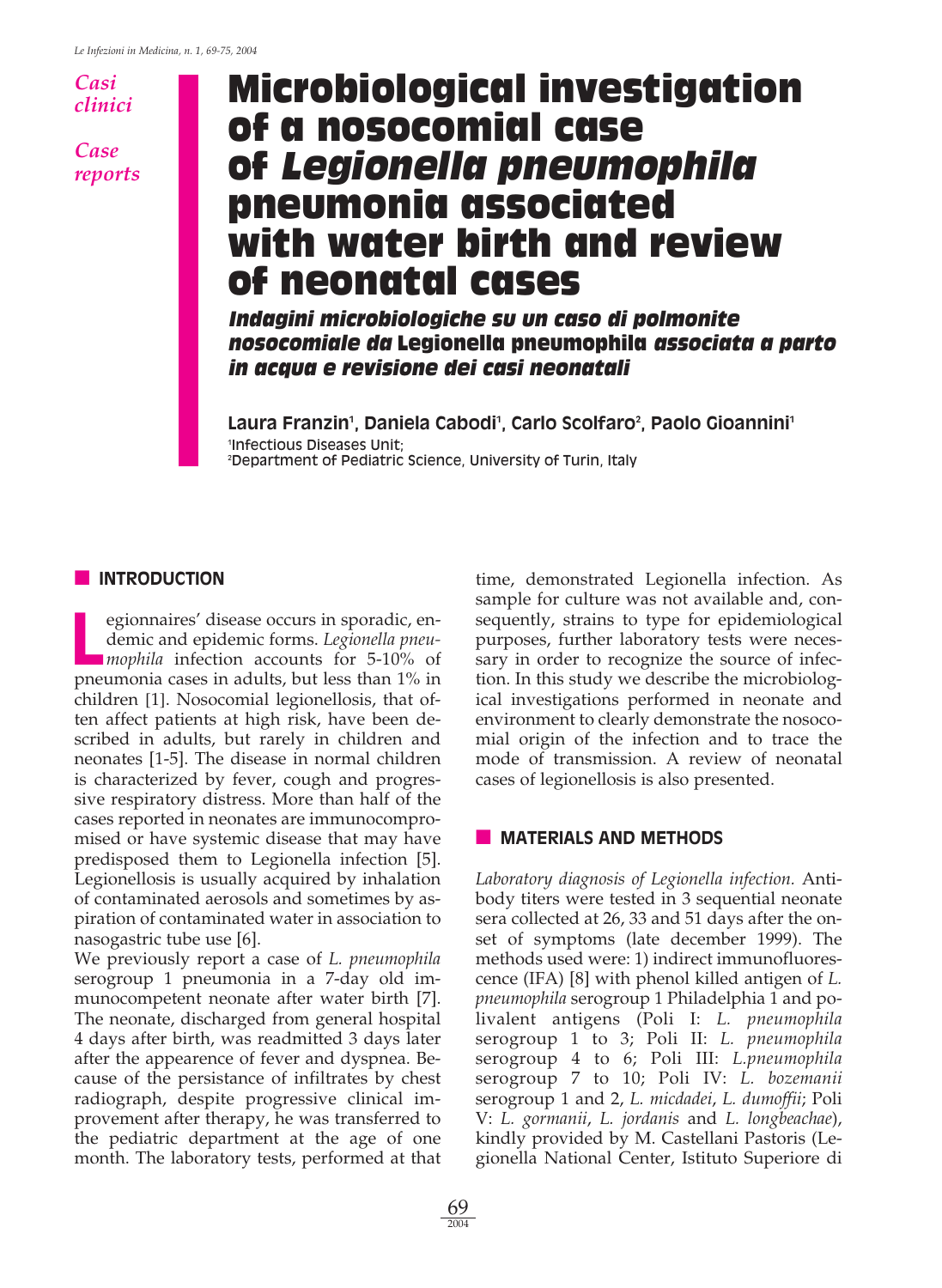Sanità, Rome, Italy) [9]; 2) microagglutination (MA) using home-made antigens of *L. pneumophila* serogroup 1 Philadelphia 1 and *L. pneumophila* serogroup 6 (Chicago 2). In order to evaluate antibody titers against monovalent antigens, the sera were subsequently tested by IFA with the following home-made formalized antigens: *L. pneumophila* serogroup 2 (Togus 1), *L. pneumophila* serogroup 3 (Bloomington 2), *L. pneumophila* serogroup 4 (Portland 1), *L. pneumophila* serogroup 5 (Cambridge 2), *L. pneumophila* serogroup 6 (Chicago 2), *L. pneumophila* serogroup 1 monoclonal subtype Knoxville-1 and France 5811/Allentown-1 (the last two strains were isolated from the water supply of the hospital where the neonate was born). Legionella urinary antigen was performed by EIA Biotest (Dreieich, Germany) on 7 unconcentrated and concentrated [10] urine samples, collected from the first to the fourth month (32, 33, 38, 47, 54, 74, 111, 181 days after the onset of symptoms). Respiratory samples were not available for Legionella culture. Antibody titers against *L. pneumophila* serogroup 1 were also tested in a serum sample of the neonate's mother, who always was healthy, in order to determine possible antibodies acquired transplacentally from mother to child.

*Environmental investigations.* As the incubation period of legionellosis (2-10 days) strongly suggests that the pneumonia occuring in the 7-day old neonate was nosocomial, Legionella culture was performed from the tap water of the neonate home as well as from the water supply of the hospital where the neonate was born.

The municipal water of the house (a two-floor cottage) is heated by a 100 L indipendent hot water heater. Five liters of hot and cold tap water were collected from 3 basins in February 2000. Samples were also obtained by swabbing the basins faucet and resuspending the swab in 100 mL of hot water. 300 mL of tap water with a little quantity of aromatic oils from 5 humidifiers were also collected and the containers swabbed. Ten liters samples of hot and cold tap water were collected again from basins in May 2000. Temperature and free chlorine were determined immediately after water collection.

In the hospital the municipal water is heated by 5 vertical hot water heaters (5000 L), collected in a pipe and distributed through the building; a recirculating system of the hot water is present. Five liters water samples were collected in May 2000 from the central water heaters and from different points of 3 gynaecological surgery room, including waterbirthing one, and from the patient's room.

Samples, processed as previously described, were concentrated by filtration (0.2 µm cellulose acetate membrane filters) and resuspended into 5 mL of the same water [11]. Aliquots (0.1 mL) of untreated, heat-treated and acid-treated were plated on BCYE  $\alpha$ , BMPA  $\alpha$  and MWY media. GVPC was also used for humidifiers water [12]. Colonies with typical morphology, gram-negative staining and requiring L-cysteine for the growth, were identified by latex agglutination (Oxoid, UK), by IFA (Scimed, New Jersey, U.S.A.) or by agglutination with policlonal rabbit antisera (Biogenetics, Italy). *L. pneumophila* serogroup 1 strains were subtyped using monoclonal antibodies (Dresden panel, provided by J.H. Helbig) [13]. Legionella spp. isolates were typed by Dr R. Benson (CDC, Atlanta). The total bacteria count of all water samples was performed on standard plate count agar at 37° C for 3 days and at 25° C for 5 days.

*PCR.* Direct detection of Legionella spp*.* and *L. pneumophila* (*mip* gene) from the patient's home water was also performed by PCR using EnvironAmp Legionella PCR (Perkin Elmer, U.S.A.), following manufacturer instructions, but samples were previously treated before amplification as follows:

- 1) 10 mL of water samples of May 2000 were filtered (0.45 µm cellulose acetate membrane);
- 2) 300 µL of concentrated filtered water of the same samples, used for culture, were treated with 300  $\mu$ L of lysis reagent;
- 3) 300 µL of the concentrated filtered water from humidifiers and from tap swabbing samples of February 2000, were treated with 300 µL of lysis buffer.

# **■ RESULTS**

The results of laboratory test on the neonate sera are shown in Table 1. Significant antibody titers were detected against *L. pneumophila* serogroup 1, by IFA (1/256) and MA (1/4096) and against Polivalent I and II antigens by IFA on the sample collected at 26 days after symptoms'onset; a marked decrease was observed 25 days later. Antibody titers against *L. pneumophila* serogroup 6 showed a decrease from 1/128 to <1/32, while against *L. pneumophila* serogroup 2 to 5 were negative. Titers against *L.*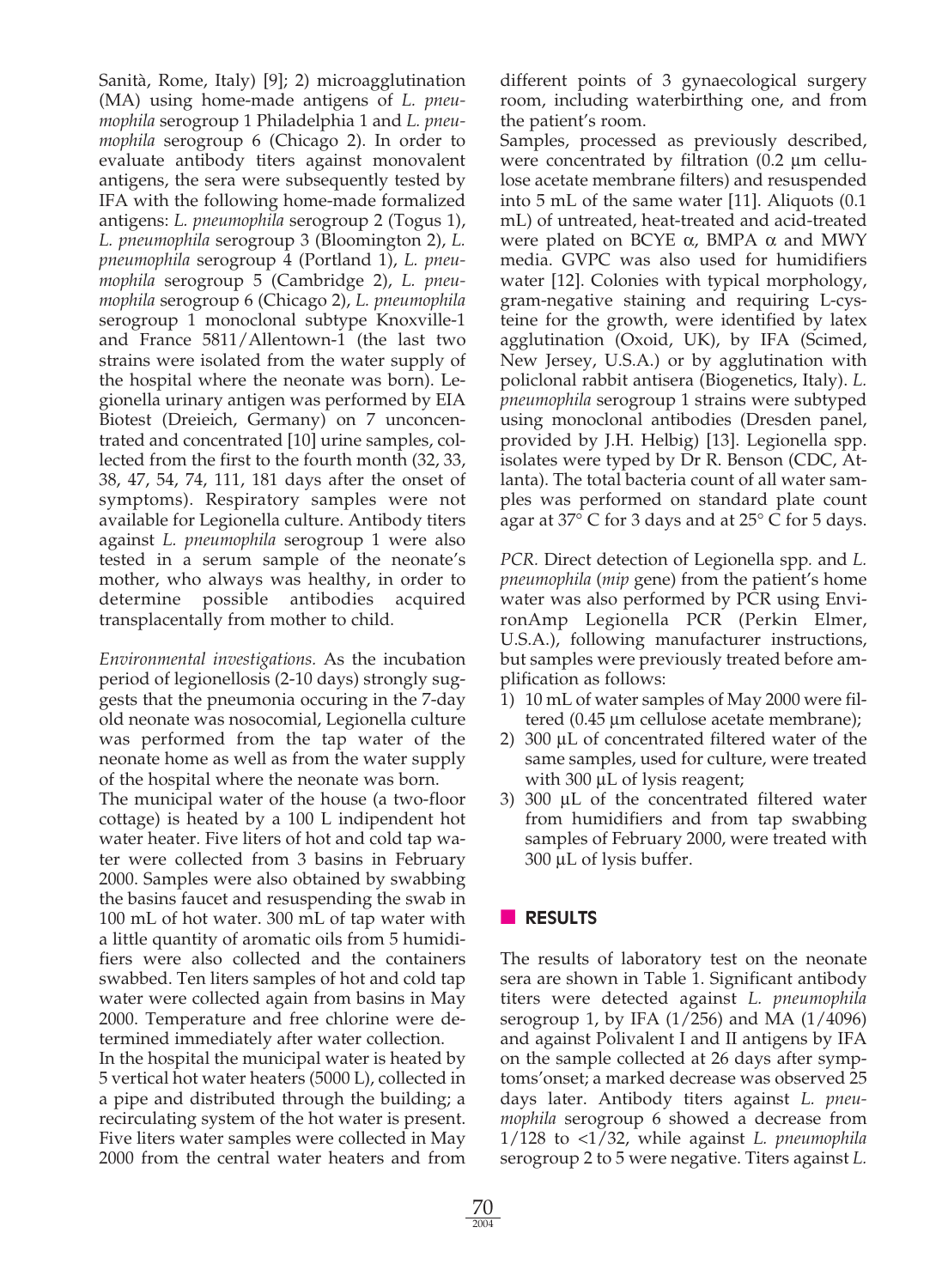*pneumophila* serogroup 1 strains of the two monoclonal subtypes showed the same results as reference strain. Legionella urine antigen was positive on 7 repeated unconcentrated and concentrated urine samples, collected from the first to fourth month, and became negative at the next control at sixth month. Antibody titers against Legionella were negative in the serum of the neonate's mother.

The results of Legionella culture from samples collected on the patient's home are shown in Table 2. The strains isolated from cold tap water were identified as *L. spiritensis*. Only one positive sample (10 cfu/L) was found on February 2000, 3 positive samples (10-225 cfu/L) on May 2000, when 10 liters of water were collected. All the samples collected by tap swabbing were negative. Humidifiers water was negative, but many colonies of eterotrophic bacteria were present on the selective media plate; growth *inhibition by essential oils was also observed. All PCR were positive by reverse dot blot for Legionella* spp., but not for *L. pneumophila* serogroup 1 DNA.

The results of culture from hospital water supply are shown in Table 3. All the hot water samples were positives and yielded *L. pneumophila* serogroup 1 strains at 300 to 2000 cfu/L. The

|  |  |  |  | Table 1 - Antibody titers against Legionella in neonate sera |  |  |  |
|--|--|--|--|--------------------------------------------------------------|--|--|--|
|--|--|--|--|--------------------------------------------------------------|--|--|--|

| Serum no. | Days after      |         | IFA <sup>a</sup> titers |     |             |                | MA <sup>b</sup> titers |      |
|-----------|-----------------|---------|-------------------------|-----|-------------|----------------|------------------------|------|
|           | symptom's onset | $Lp^c1$ | $Lp$ 2, 3, 4, 5         | Lp6 | $P^d$ I. II | $P$ III, IV, V | Lv 1                   | Lv 6 |
|           | 26              | 256     | < 32                    | 128 | 256         | <32            | 4096                   | 128  |
|           | 33              | 256     | $32$                    | 128 | 256         | <32            | 4096                   | 64   |
|           | 51              | 32      | $32$                    | 16  | 32          | <32            | 512                    |      |

°IFA = Indirect fluorescence antibody assay: °MA = Microagglutination assay; °Lp = L. pneumophila; °P = Polivalent antigens

| Sample site             | Sample No. 1 | Sample No. 2 | Sample No. 1 | Sample No. 2             |
|-------------------------|--------------|--------------|--------------|--------------------------|
| Bathroom cold tap water | 9            | 18.5         | 10           | 225                      |
| Bathroom hot tap water  | 67           | 61           |              | $\overline{\phantom{0}}$ |
| Kitchen cold tap water  | 7.5          | 18           |              | 10                       |
| Kitchen hot tap water   | 69.5         | 65           |              |                          |
| Laundry cold tap water  |              | 19           |              | 10                       |
| Laundry hot tap water   | 63           | 62           |              |                          |

**Table 2 -** Legionella isolation from water samples on the patient's home

#### **Table 3 -** Results of Legionella isolation from hospital water samples

| Source                   | Sample site                                           | Water $T^{\alpha}$<br>$({}^{\circ}C)$ | Legionella<br>(cfu/L) | $Tbc^b$<br>$37^{\circ}$ C | (cfu/mL)<br>$25^{\circ}C$ |
|--------------------------|-------------------------------------------------------|---------------------------------------|-----------------------|---------------------------|---------------------------|
| Hot water                | Income pipe collecting water - CHSc                   | 51                                    | 1000                  | $\overline{2}$            | <1                        |
| Hot water                | Tank No. 5 outlet - CHSc                              | 51                                    | 2000                  | <1                        | <1                        |
| Hot water                | Tank No. 2 outlet - CHSc                              | 46                                    | 2000                  | <1                        | <1                        |
| Cold water               | Faucet after demineralization system - CHSc           | 10                                    | <10                   | <1                        | 4                         |
| Hot shower-head<br>water | Waterbirthing tank - gynaecological<br>surgery room A | 48.5                                  | 400                   | 8                         | 10                        |
| Hot tap water            | Washbasin - gynaecological surgery room A             | 48                                    | 350                   | 8                         | $\overline{4}$            |
| Hot tap water            | Washbasin - gynaecological surgery room B             | 47                                    | 300                   | 30                        | 25                        |
| Hot tap water            | Washbasin - gynaecological surgery room C             | 47                                    | 800                   | 80                        | 10                        |
| Hot tap water            | Washbasin of patient's room - obstetrics<br>ward      | 48                                    | 900                   | 50                        | 70                        |

"T = Temperature; "Tbc = Total bacteria count; 'CHS = Central heating system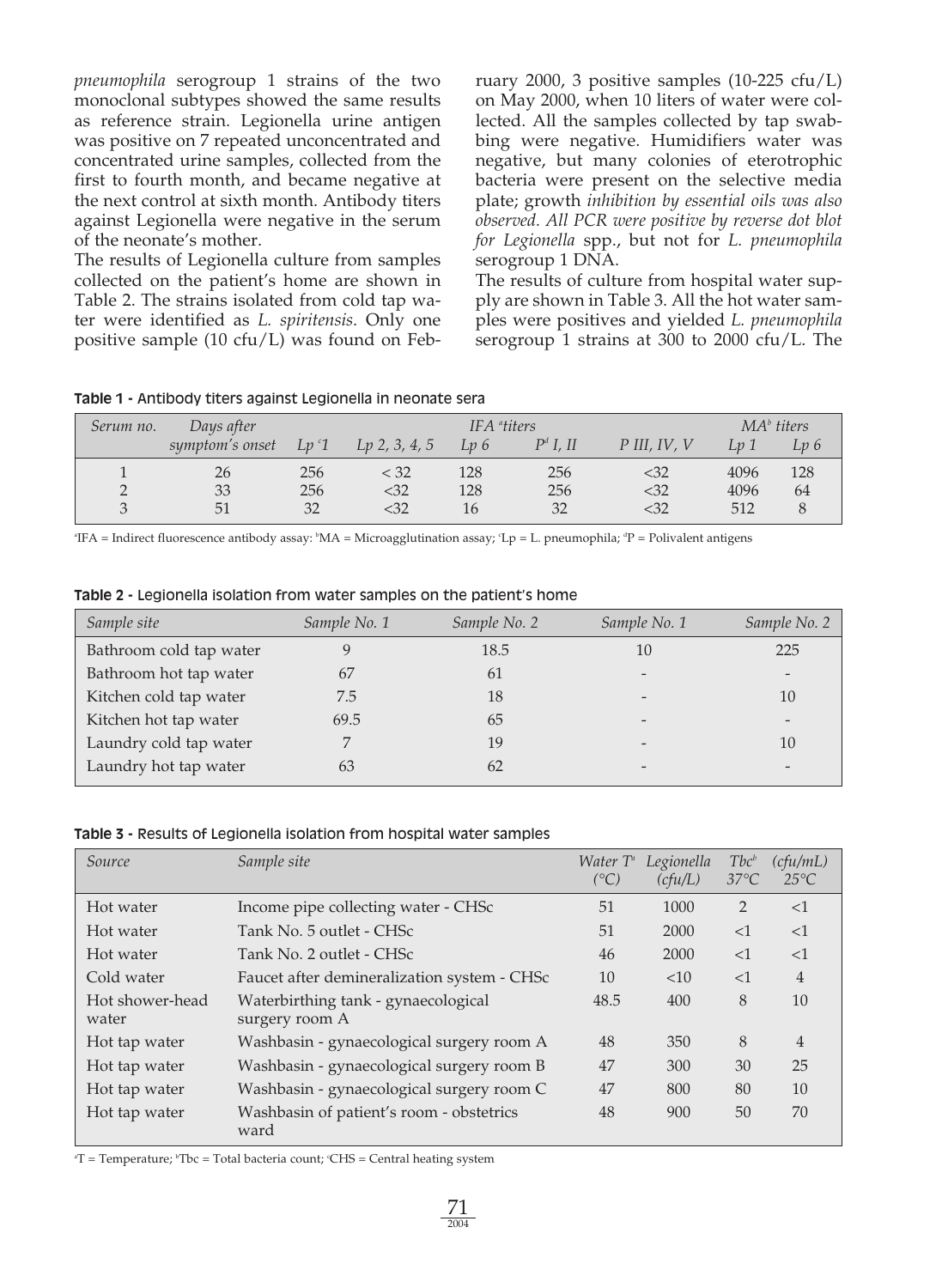temperature of hot water ranged from 46° C to 51°C (mean value: 48.3°C). The environmental strains of *L. pneumophila* typed by Dresden panel were of two monoclonal subtype of Pontiac subgroup (Knoxville-1 and France 5811/Allentown-1).

# **■ DISCUSSION**

Legionella infection occurs mostly in adult patients. Review of pediatric literature suggests that *L. pneumophila* is a rare cause of pneumonia in children [2-4]. Almost all the infections (92.8%) in these subjects are of nosocomial origin [3]. Most patients (83.8%) have predisposing risk factors for acquiring the infection and immunosuppression is the first one.

The incidence among neonates is unknown. The number of cases is presumably understimated, most likely because Legionella is not considered as a causative agent of neonatal pneumonia. Pediatricians are not aware of the possibility of legionellosis and do not request special laboratory tests for Legionella. Other reasons for underrecognition of the infection in children and in neonates are the difficulty of the laboratory diagnosis and the clinical variability of legionellosis in these patients. Eleven sporadic cases of neonatal pneumonia have been described in the literature and 7 had a fatal outcome [5, 14, 15]. Ten were nosocomial and in 5 of these cases Legionella was documented in the hospital environment [14, 16-19]. Molecular methods confirmed the identity of the clinical and environmental isolates in one case, associated to incubator humidifier [18], while in another case the confirmation was obtained by monoclonal antibodies subtyping [16]. *L. pneumophila* serogroup 1 was the predominant serogroup reported [18-22]. Previous nosocomial cases in infants were associated to contaminated water at various stages of their hospital stay [14, 16, 17, 19], only one neonate was infected by inhalation of aerosol released from the humidifier within the incubator [18].

In the present study we demostrated the first nosocomial case of *L. pneumophila* pneumonia in neonate following water birth. The water supply of the hospital where the neonate was born, and particularly the pool water for waterbirthing, were contaminated by *L. pneumophila* serogroup 1 (300-2000 cfu/L). On the contrary, *L. spiritensis* strains were only isolated from cold water (10-225 cfu/L) of the patient's house

in two instances. The temperature of the first cold water samples was unusually low (7-9°C) for growth. Although Legionella has been isolated from water at temperatures ranging from 5.7°C to 63°C [23], the bacterium probably only multiplies actively from 20°C to 45°C. The positive results of PCR for Legionella spp. from home humidifiers, without strains isolation, suggested that the growth was inhibited by eterotrophic bacteria or essential oils.

Significant antibody titers against *L. pneumophila* serogroup 1 were found by IFA and MA in the neonate's sera. Antibody titers against *L. pneumophila* serogroup 6 were lower. This may be due to cross-reacting antibodies, but a dual infection can not be completely excluded. Even if environmental water samples collected in the general hospital did not evidence *L. pneumophila* serogroup 6, colonies of this serogroup, toghether with serogroup 1, were isolated 5 months before the neonate birth. Water disinfection (super heat-and-flush) was then performed and microbiological analysis of hospital water samples, collected 3 months before the newborn nosocomial case, did not evidence Legionella. The possibility that antibodies could be acquired transplacentally in the newborn was excluded, because the serodiagnosis was negative in the mother's neonate who always was healthy [24]. The fact that the hospital water supply was contaminated by the same serogroup of *L. pneumophila* responsible for child infection strongly suggests that he was infected following prolonged delivery in contaminated water, perhaps by aspiration. After the notification of this nosocomial case, the birthing pool of the general hospital was immediately disinfected, a filter was introduced in the shower-head of the water tub and more attention was paid to infection risk during waterbirthing also in the other hospitals.

The legionellosis is usually acquired by inhalation of contaminated aerosol. The aspiration is described in patients with nasogastric tube use [6]. Seven of 9 previous nosocomial cases of legionellosis in neonates were predisposed to Legionella infection because of underlying disease and prematurity [16-20, 22, 25, 26]. The case reported here concerns a full term immunocompetent newborn with normal body weight. No incubator was used for this neonate in the hospital. Aspiration during prolonged delivery may be the mode of transmission, but the exposure dose remains unknown.

Contaminated whirpool baths have been re-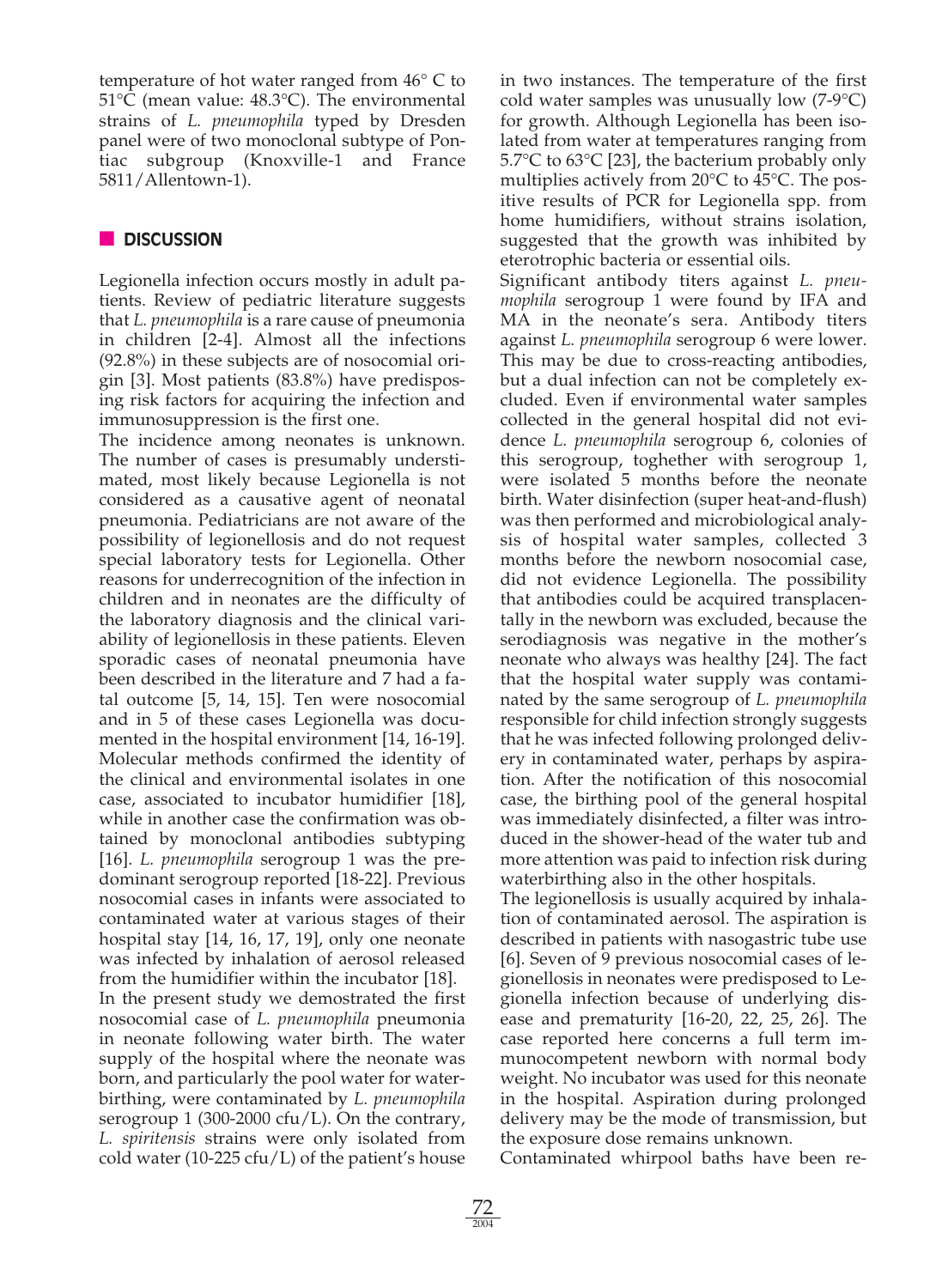ported as a source of legionellosis in adults [27]. Birthing pool have been associated to a community-acquired fatal case of *L. pneumophila* pneumonia in a neonate after waterbirth in a home bathtub in Japan [28]. The diagnosis was made on post-mortem lung by PCR and IFA (*L. pneumophila* serogroup 6). From water samples, collected from the home bathtub, high number of Legionella colonies (species not identified) was found.

Early diagnosis and institution of appropriate therapy for legionellosis are critical determinant of outcome. Delay in initiation of specific therapy results in poorer prognosis [29]. Mortality reported in newborn (60%) was higher than in adults and survival directly depended on administration of erythromycin [5]. In this study the newborn was early treated with clarithromycin and he survived.

The reported incidence of nosocomial pneumonia is directly correlated with two factors: the ready availability of specialized diagnostic test and the presence of Legionella in the hospital water supply [30]. Because of the rarity of this infection in neonates and because essentially all cases reported were nosocomial, environmental surveillance should be promptly activated and culture for Legionella should be performed. There are however conflicting opinions regarding role and efficacy of routine surveillance of water for Legionella contamination.

Water birth is increasingly being offered as an option, although concerns about associated in-

fection risk has been expressed [31]. Neonatal Pseudomonas sepsis has been also documented [32]. Post-natal surveillance of mothers and babies is required and infection control policies (pool maintenance, decontamination for Legionella and universal precautions) are highly recommended to prevent legionellosis transmission [31].

In conclusion, we reported the first nosocomial case of Legionella pneumonia in neonate following water birth. The newborn was infected during delivery in contaminated water, perhaps by aspiration. The demonstration was obtained by extended studies on child and environment, because clinical sample was not available for culture. Legionella infection should be suspected in neonates with nosocomial pneumonia and specialized laboratory tests should be early requested. As neonatal legionellosis may have a high fatality rate if unrecognized, pediatricians should be aware of this possibile transmission route. Infection control policies should be implemented for water birth.

*Key words:* water birth, Legionellosis, nosocomial, newborn

#### *Acknowledgements*

We thank Dr Robert Benson (CDC, Atlanta, USA) for typing *L. spiritensis* strains and Specchio dei Tempi - La Stampa Foundation, Turin, Italy for support. Support for this study was provided by grant no. 34-23230 from Piedmont Region**.**

# **SUMMARY**

A case of *Legionella pneumophila* 1 pneumonia, confirmed by positive serology and urinary antigen, occurred in a 7-day old neonate after water birth in hospital. As respiratory samples were not available for culture, further microbiological investigations were performed on the neonate and the environment, in order to recognize the source of infection. The hospital water supply was contaminated by *L. pneumophila* 1 strains (300-2000 cfu/L) of two monoclonal subtypes of the Pontiac subgroup. *L. spiritensis* (10-225 cfu/L) was isolated from cold tap water of the patient's home. PCR from tap and humidifier water at

the patient's home was positive for *Legionella* spp, but not for *L. pneumophila*. As *L. pneumophila* 1, responsible for child infection, was only isolated from the hospital pool water for waterbirthing, we conclude that the infant acquired the nosocomial legionellosis by prolonged delivery in contaminated water, perhaps by aspiration. Infection control measures for waterbirthing are highly recommended. A review of neonatal cases of legionellosis is also presented. As this rare infection may have a high fatality rate if unrecognized, pediatricians should be aware of the possibility of legionellosis in the newborn.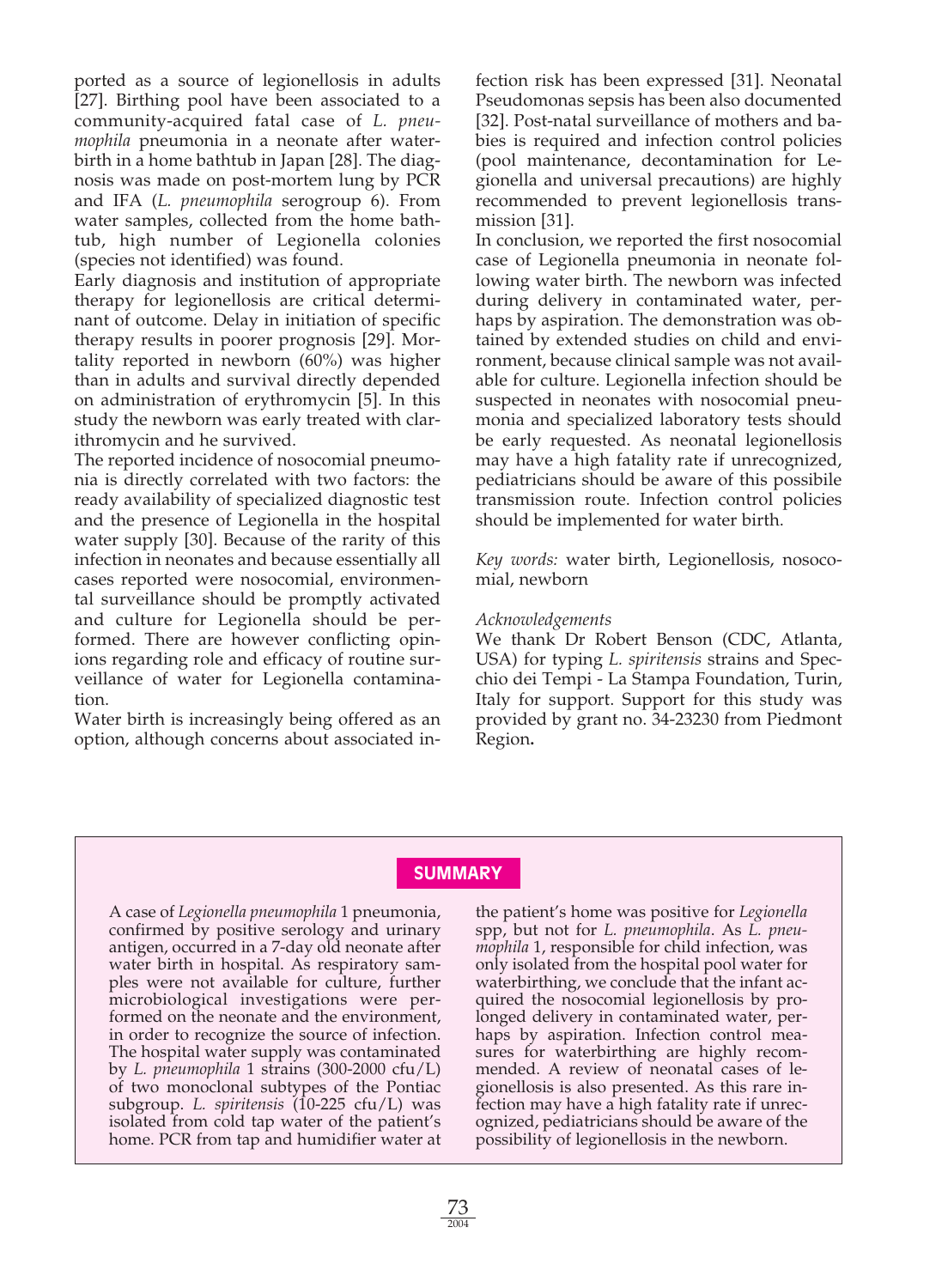# **RIASSUNTO**

*Un caso di polmonite da* Legionella pneumophila *1, confermato da sierodiagnosi e antigene urinario, è stato osservato in un neonato di 7 giorni, nato in ospedale con parto in acqua. Poichè non erano disponibili campioni per la coltura, sono state eseguite ulteriori indagini microbiologiche nel neonato e nell'ambiente per riconoscere la sorgente d'infezione. L'impianto idrico ospedaliero risultava contaminato da ceppi (300-2000 cfu/L) di* L. pneumophila *1 appartenenti a 2 sottotipi monoclonali del sottogruppo Pontiac.* L. spiritensis *(10-225 cfu/L) è stata isolata dall'acqua fredda della casa del paziente. Il test PCR è risultato positivo per Legionella* *spp, ma non per* L. pneumophila*. Poiché* L. pneumophila *1 è stata isolata solo dall'acqua della vasca per parto dell'ospedale, si conclude che la legionellosi nosocomiale è stata acquisita dal neonato dopo parto prolungato in acqua contaminata, probabilmente per aspirazione di liquidi. Si raccomanda l'adozione di severe misure di controllo dell'infezione per la pratica del parto in acqua. In questo lavoro viene anche presentata una revisione dei casi neonatali di legionellosi. Poichè questa rara infezione presenta elevato tasso di letalità se non riconosciuta, i pediatri dovrebbero prendere in considerazione la possibilità di legionellosi nei neonati.*

#### **■ REFERENCES**

[1] Edelstein PH. Legionnaires' disease, Pontiac fever, and related illness, In *Pediatric Infectious Diseases* (Cherry JD., Feigin RD., Eds) 3rd edn., 1992, pp 1141- 1148. WB Saunders, Philadelphia.

[2] Brady MT. Nosocomial legionnaires disease in a children's hospital. *J. Pediatr.* 115, 45-50, 1989.

[3] Campins M., Ferrer A., Callís L. et al. Nosocomial Legionnaires' disease in a children's hospital. *Pediatr. Infect. Dis. J.* 1, 228-234, 2000.

[4] Carlson NC., Kuskie MR., Dobyns EL., Wheeler MC., Roe MH., Abzug MJ. Legionellosis in children: an expanding spectrum. *Pediatr. Infect. Dis.* 9, 133-137, 1990.

[5] Levy I., Rubin LG. Legionella pneumonia in neonates: a literature review. *J. Perinatol.* 18, 287-290, 1998.

[6] Edelstein PH. Legionnaires' disease. *Clin. Infect. Dis.* 16, 741-747, 1993.

[7] Franzin L., Scolfaro C., Cabodi D., Valera M., Tovo PA. *Legionella pneumophila* pneumonia in a newborn following waterbirth: a new mode of transmission. *Clin. Infect. Dis.* 33, e103-104, 2001.

[8] Castellani Pastoris M., Ciarrocchi S., Di Capua A., Temperanza AM. Comparison of phenol- and heatkilled antigens in the indirect immunofluorescence test for serodiagnosis of *Legionella pneumophila* serogroup 1 infections. *J. Clin. Microbiol.* 2, 780-783, 1984.

[9] Wilkinson HW. Hospital-laboratory diagnosis of Legionella infections. 1988. Centers for Disease Control and Prevention, Atlanta.

[10] Domínguez JA., Manterola JM., Blavia R. et al. Detection of *Legionella pneumophila* serogroup 1 antigen in nonconcentrated urine and urine concentrated by selective ultrafiltration. *J. Clin. Microbiol.* 3, 2334-2336, 1996.

[11] Franzin L., Castellani Pastoris M., Gioannini P., Villani G. Endemicity of *Legionella pneumophila* serogroup 3 in a hospital water supply. *J. Hosp. Infect.* 13, 281-288, 1989.

[12] Dennis PJ., Bartlett CLR., Wright AE. (1984) Comparison of isolation methods for Legionella spp, In Legionella*. Proceedings of the 2nd International Symposium*. (Thornsberry C., Balows A., Feeley JC., Jakubowski W.,

Eds.) 1984, pp 294-296. American Society for Microbiology, Washington D.C.

[13] Lück PC., Dinger E., Helbig JH. et al. Analysis of *Legionella pneumophila* strains associated with nosocomial pneumonia in a neonatal intensive care unit*. Eur. J. Clin. Microbiol. Infect. Dis.* 13, 565-571, 1994.

[14] Ferrer Marcelles A., Garcia Hernandez F., Elcuaz Romano R., Tokashiki Tokumura N., Fernandez Y. Pneumonia caused by Legionella in a newborn infant. *An. Esp. Pediatr.* 30, 213-214, 1989.

[15] Skogberg K., Nuorti JP., Saxen H. et al. A newborn with domestically acquired legionnaires disease confirmed by molecular typing. *Clin. Infect. Dis.* 35, e82-85, 2002.

[16] Aubert G., Bornstein N., Rayet I., Pozzetto B., Lenormand P.H. Nosocomial infection with *Legionella pneumophila* serogroup 1 and 8 in a neonate. *Scand. J. Infect. Dis.* 22, 367-370, 1990.

[17] Holmberg RE., Pavia AT., Montgomery D., Clark JM., Eggert LD. Nosocomial *Legionella* pneumonia in the neonate. *Pediatrics* 9, 450-453, 1993.

[18] Lück PC., Helbig JH., Ehret W., Marre R., Witzleb W. Subtyping of *Legionella pneumophila* serogroup 1 strains isolated in Germany using monoclonal antibodies. *Zentralblatt. Bakteriol.* 277, 179-187, 1992.

[19] Negre V., Chevallier B., Dournon E., Bidat E., Coignard S., Lagardere B. Nosocomial legionnaires' disease in children, preventive measures. *Arch. Fr. Pediatr*. 47, 43-45, 1990.

[20] Green KA., Rhine WD., Starnes V., Ariagno RL. Fatal postoperative Legionella pneumonia in a newborn. *J. Perinatol.* 10, 183-184, 1990.

[21] Horie H., Kawakami H., Minoshima K. et al. Neonatal Legionnaires' disease. Histopathological findings in an autopsied neonate. *Acta Pathol. Jpn.* 4, 427-431, 1992.

[22] Womack SJ., Liang KC., Ilagan NB., Weyhing BT., Planas A. *Legionella pneumophila* in a preterm infant. A case report. *J. Perinatol.* 12, 303-305, 1992.

[23] Fliermans CB., Cherry WB, Orrison LH, Smith SJ., Tison DL., Pope DH. Ecological distribution of *Legionella pneumophila*. *Appl. Environ. Microbiol.* 41, 9-16, 1981.

[24] Silberg SL., Lawrence CH., Guthrie PJ. Transpla-